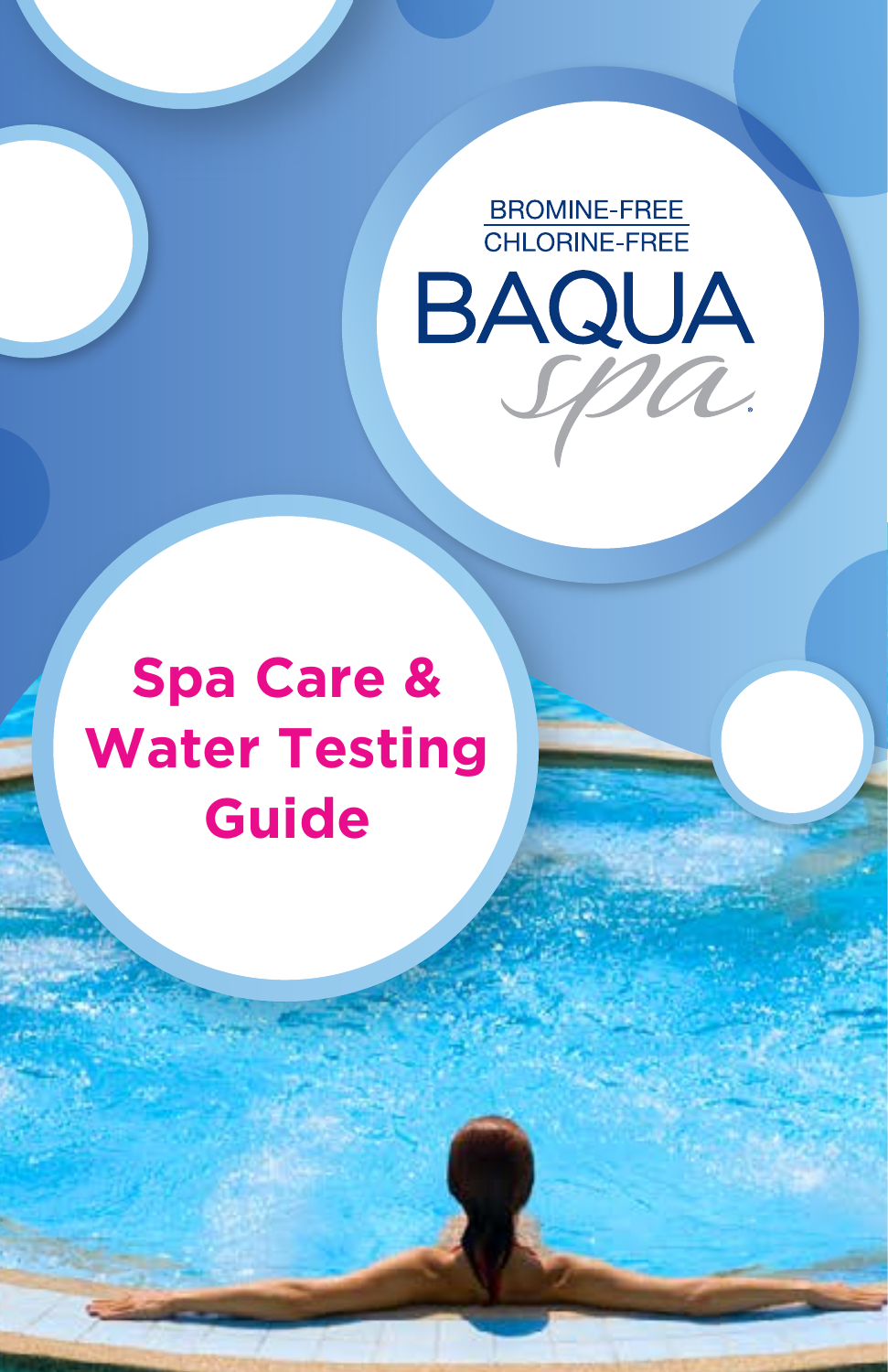### TABLE OF CONTENTS

ABOUT BAQUA SPA**®** SYSTEM................................................. 3

## ABOUT BAQUA SPA®

#### JUST A FEW MINUTES A WEEK...

The BAQUA Spa® Water Care System is simple to use. This step-by-step Care Guide has all the information you will need, from start-up to maintenance. Generally, caring for your spa with **BAQUA Spa®** is a simple 3-step, 3-product system:

- 1. Add BAQUA Spa® Waterline Control.
- 2. Add BAQUA Spa® Oxidizer.
- 3. Add BAQUA Spa® Sanitizer. Test weekly and top-up if necessary.



with BAQUA Spa**®** Waterline Control

Prevent



#### life's simple pleasures.

A few minutes in the spa can soak away the aches, strains and general stress of everyday life. No wonder spa owners look for the same things from the products they use: simple, no-nonsense protection against bacteria, and water that is fresh, clear and inviting. Transform your spa with the BAQUA Spa® Water Care System, and make it the pleasurable escape it was meant to be.

#### bromine-free. chlorine-free. care-free.

BAQUA Spa® provides powerful, long-lasting protection against bacteria. And nothing is easier to use. **BAQUA Spa®** is bromine-free and chlorine-free... it's gentle on your eyes, hair and skin.

And now the benefits of **BAQUA Spa®** are even more appealing with the addition of Aqua Enhancers – unique additives to several products in the line that condition your spa water to promote a truly skin-soothing experience.

#### use less. enjoy more.

Unlike bromine and chlorine, **BAQUA Spa®** doesn't cause pH changes and is not affected by them. **BAQUA Spa®** is considerably more stable in hot water and lasts much longer than traditional spa treatments — so you don't have to test the water or add sanitizer nearly as often. And because **BAQUA Spa®** products are liquid, they're easier to use.

#### just one call.

We hope you'll find this guide as easy to use as the **BAQUA Spa®** products themselves. If you do need additional help maintaining your spa, however, please contact your authorized BAQUA Spa® Dealer. They are experienced professionals who are trained to help you get the most out of your spa, and the **BAQUA Spa®** Water Care System.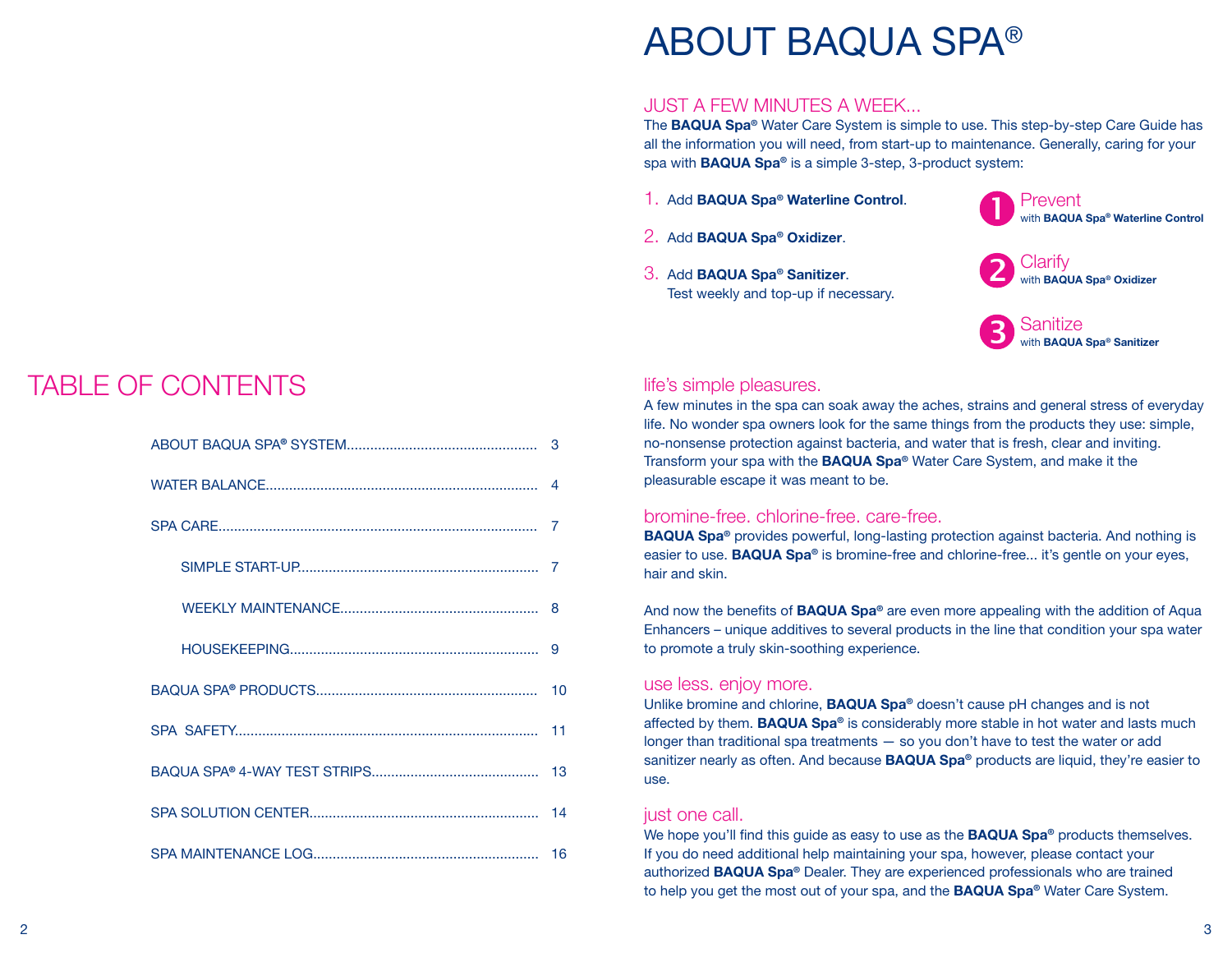### WATER BALANCE

#### a balanced composition

No matter which sanitizing system you choose, keeping the water balanced is essential to your enjoyment of the spa. Water is balanced when pH, total alkalinity and hardness are all within the proper range. Problems arise when any of these factors are too high or low. Unbalanced water can become corrosive or cause the formation of scale deposits. Corrosive water also attacks the integrity of metal components; pitting, etching and staining them. Scale formation causes cloudy water, surface staining or short filter cycling. Any of these conditions can cause problems for the spa, and irritations, especially of the eyes and skin, for the people using it.

#### IMPORTANT: ALWAYS TURN SPA BLOWERS OFF PRIOR TO ADDING ANY CHEMICALS.

IMPORTANT: DO NOT USE BAQUA SPA® PRODUCTS IN UNTREATED

WOODEN HOT TUBS.

#### pH

Of all the factors covered in this section, pH has the greatest effect on water balance. The pH of water is a measure of how acidic or basic it is. The pH scale runs from 0 to 14, with 7.0 considered pH neutral. Anything below is acidic; above is basic. The ideal pH for the BAQUA Spa® Water Care System is 7.2–7.8. Using BAQUA Spa® 4-Way Test Strips, test your spa's pH weekly. It's simple to adjust. When the pH falls below 7.2, add BAQUA Spa<sup>®</sup> pH Increaser. When the pH rises above 7.8, use BAQUA Spa® pH Decreaser.

| <b>RAISING pH WITH</b><br><b>BAQUA Spa® pH INCREASER</b> |      |     |      |               |      |  |
|----------------------------------------------------------|------|-----|------|---------------|------|--|
| Spa Volume (gallons)<br>To raise                         |      |     |      |               |      |  |
| pH from                                                  | 100  | 200 | 300  | 400           | 500  |  |
| $7.0 - 7.2$                                              | 1/16 | 1/8 | 3/16 | 1/4           | 5/16 |  |
| $6.8 - 7.0$                                              | 1/8  | 1/4 | 3/8  | 1/2           | 5/8  |  |
| $6.6 - 6.8$                                              | 1/4  | 1/2 | 3/4  |               | 11/4 |  |
| Below 6.6                                                | 1/2  | 1   | 11/2 | $\mathcal{P}$ | 21/2 |  |
| All decessor are in dry ourses                           |      |     |      |               |      |  |

All dosages are in dry ounces

| <b>LOWERING pH WITH</b><br><b>BAQUA Spa<sup>®</sup> pH DECREASER</b> |     |                      |      |               |      |  |
|----------------------------------------------------------------------|-----|----------------------|------|---------------|------|--|
| To lower                                                             |     | Spa Volume (gallons) |      |               |      |  |
| pH from                                                              | 100 | 200                  | 300  | 400           | 500  |  |
| $7.8 - 8.0$                                                          | 1/8 | 1/4                  | 3/8  | 1/2           | 5/8  |  |
| $8.0 - 8.2$                                                          | 1/4 | 1/2                  | 3/4  |               | 11/4 |  |
| $8.2 - 8.4$                                                          | 1/2 |                      | 11/2 | $\mathcal{P}$ | 21/2 |  |
| Above 8.4                                                            |     | 2                    | з    |               | 5    |  |

All dosages are in dry ounces.

#### total alkalinity

Total Alkalinity is the amount of "buffer'' present in water. These buffers prevent drastic changes in pH, called "pH bounce." The proper Total Alkalinity range for spa water is 80-120. Try keeping the TA at the lower end of the recommended range.

#### RAISING TOTAL ALKALINITY (TA) WITH BAQUA Spa® TOTAL ALKALINITY INCREASER

| <b>Desired TA</b><br>increase  | Spa Volume (gallons) |                |      |                |       |  |  |
|--------------------------------|----------------------|----------------|------|----------------|-------|--|--|
| in ppm                         | 150                  | 200            | 300  | 400            | 500   |  |  |
| 20                             | 3/4                  |                | 11/2 | $\overline{2}$ | 21/2  |  |  |
| 40                             | 11/2                 | $\overline{2}$ | 3    | 4              | 5     |  |  |
| 60                             | 21/4                 | 3              | 41/2 | 6              | 71/2  |  |  |
| 80                             | 3                    | $\overline{4}$ | 6    | 8              | 10    |  |  |
| 100                            | 33/4                 | 5              | 71/2 | 10             | 121/2 |  |  |
| 120                            | 41/2                 | 6              | 9    | 12             | 15    |  |  |
| All dosages are in dry ounces. |                      |                |      |                |       |  |  |

#### LOWERING TOTAL ALKALINITY (TA) WITH BAQUA Spa® pH DECREASER

| <b>Desired TA</b><br>increase | Spa Volume (gallons) |       |                |     |     |
|-------------------------------|----------------------|-------|----------------|-----|-----|
| in ppm                        | 150                  | 200   | 300            | 400 | 500 |
| 20                            | 1                    | 11/2  | $\overline{2}$ | 3   | 4   |
| 40                            | $\overline{2}$       | 3     | 4              | 6   | 8   |
| 60                            | 3                    | 4     | 6              | 8   | 10  |
| 80                            | 4                    | 51/2  | 8              | 11  | 14  |
| 100                           | 5                    | 61/2  | 10             | 13  | 16  |
| 120                           | 6                    | 8     | 12             | 16  | 20  |
| 140                           | 7                    | 101/2 | 14             | 21  | 24  |
| 160                           | 8                    | 12    | 16             | 24  | 28  |
| 180                           | 9                    | 131/2 | 18             | 27  | 32  |
| 200                           | 10                   | 15    | 20             | 30  | 36  |

All dosages are in dry ounces.

#### calcium hardness

All water contains some natural hardness, and it varies by geographic region. Calcium Hardness is the amount of dissolved calcium in your spa water. The correct hardness range is 200–400 ppm.

#### RAISING CALCIUM HARDNESS (CH) WITH BAQUA Spa® CALCIUM HARDNESS INCREASER

| <b>Desired TA</b><br>increase | Spa Volume (gallons) |                |                     |      |                |
|-------------------------------|----------------------|----------------|---------------------|------|----------------|
| in ppm                        | 150                  | 200            | 300                 | 400  | 500            |
| 20                            | 1/2                  |                | 11/4                | 11/2 | $\overline{2}$ |
| 40                            | 11/4                 |                | $11/2$ $21/2$       | 31/4 | $\overline{4}$ |
| 80                            |                      | $21/2$ 3 $1/4$ | 5                   | 61/2 | 8              |
| 120                           | 31/2                 | 5              | 71/4                | 91/2 | 12             |
| 160                           | 5                    |                | 6 1/2 9 1/2         | 13   | 16             |
| 200                           | 6                    | 8              | 12                  | 16   | 20             |
| 240                           | 7 1/4                |                | 9 1/2 14 1/2 19 1/4 |      | 24             |

All dosages are in dry ounces.

When increasing calcium hardness, add chemicals in increments of no greater than 40 ppm. For example, to raise calcium hardness 80 ppm in a 300-gallon spa:

- 1. Add 2.5 ounces of **BAQUA Spa<sup>®</sup>** Calcium Hardness Increaser.
- 2. Circulate spa water for 15 minutes.
- 3. Add final 2.5 ounces of BAQUA Spa® Calcium Hardness Increaser.
- 4. Circulate for an additional 15 minutes.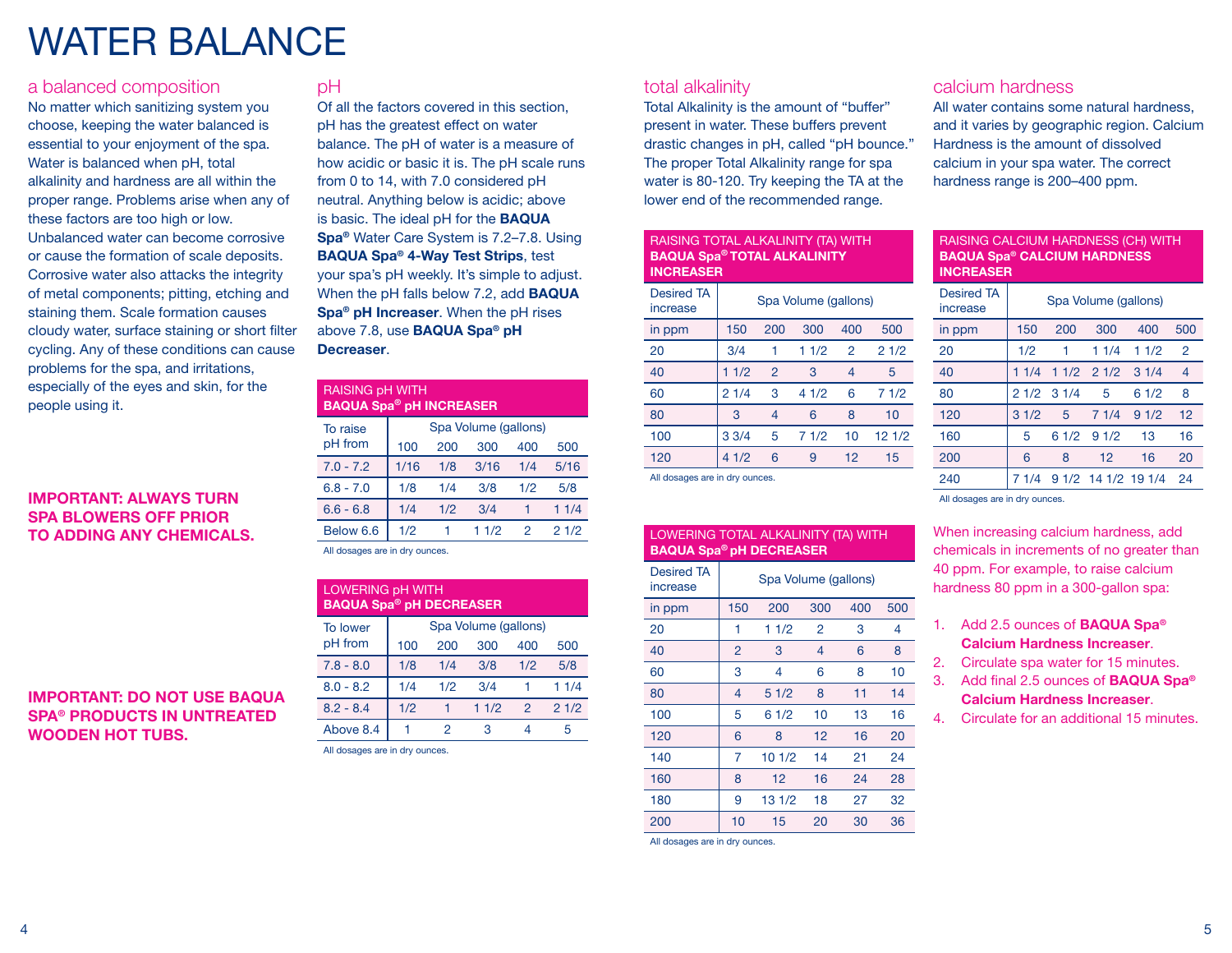# WATER BALANCE

#### other important water balance factors

In addition to weekly pH testing, other water conditions should be tested by your BAQUA Spa® Dealer, though on a less frequent basis. Every four weeks, and when you refill your spa, take a water sample to your dealer in a Water Sample Bottle or a clean, plastic container, for the following tests:

- Metals Proper water balance is the key to achieving excellent water quality and protecting your spa equipment (shell, heater, etc.). If you are located in a high calcium or metal content area, use **BAQUA Spa® Metal Control** to control metals and protect against scaling. Metals can enter the water through corrosion of surfaces such as heating elements in the spa's heater or from fill water. It is important that no metals be present in your spa water at any time, as they can cause sanitizer depletion, staining or discolored water.
- Total Dissolved Solids Total dissolved solids, or TDS, is the total amount of material dissolved in your spa water. Although the TDS concentration has little effect on water balance, a level above 2,000 ppm may cause problems with water clarity, sanitizer efficiency, eye irritation and taste. Be sure to follow dealer recommendations to correct any imbalances in your spa.
- Temperature For health reasons, keep your spa water temperature at or below 104°F. It is especially dangerous for children to be subjected to higher temperatures.

| SUMMARY OF RECOMMENDED RANGES FOR WATER BALANCE FACTORS |  |  |  |  |  |
|---------------------------------------------------------|--|--|--|--|--|
| $7.2 - 7.8$                                             |  |  |  |  |  |
| 80 - 120 ppm                                            |  |  |  |  |  |
| $200 - 400$ ppm                                         |  |  |  |  |  |
| <b>None</b>                                             |  |  |  |  |  |
| Not to exceed 2,000 ppm                                 |  |  |  |  |  |
| Not to exceed 104°F                                     |  |  |  |  |  |
|                                                         |  |  |  |  |  |

#### SPA CARE <sup>D Prevent</sup> with BAQUA Spa**®** Waterline Control Clarify with BAQUA Spa**® Oxidizer**

SIMPLE START-UP

TO GET YOUR SPA OFF TO THE RIGHT START, FOLLOW THESE SIMPLE STEPS.

#### important

- Fill spa, take a water sample (in a clean, plastic bottle) to your BAQUA Spa® Dealer for analysis.
- Balance water according to your BAQUA Spa® Dealer's recommendations.
- Chemically clean your filter (refer to page 9 of this guide for more information).

#### start-up dosage

- 1. Add start up dosage of **BAQUA Spa**<sup>®</sup> Waterline Control.
	- Prior to adding **BAQUA Spa®** Sanitizer.\*
- 2. Add a start up dosage of BAQUA Spa® Oxidizer.
	- Circulate the water on high speed for 15 minutes, with blowers off–do not inject air.
- 3. Add a start-up dosage of BAQUA Spa® Sanitizer.
	- Circulate the water for 15 minutes.

#### test

Use a BAQUA Spa® 4-Way Test Strip to test BAQUA Spa® Sanitizer level. If the level is between 30 and 50 ppm, your spa is ready to use.

Sanitize with BAQUA Spa**®** Sanitizer

TIP: To ensure accurate testing, always store your test strips in a cool, well ventilated area. Always keep the lid sealed. Incorrect storage and handling may result in inaccurate readings.

#### NOTE:

- The measuring cup should be thoroughly rinsed after each use.
- The outside of the **BAQUA Spa® Oxidizer** bottle should be wiped with a clean, damp cloth after use to remove any liquid that may have dripped onto it.

| <b>BAQUA Spa® START-UP DOSAGE CHART</b> |                                               |                                      |                                       |  |  |  |  |  |
|-----------------------------------------|-----------------------------------------------|--------------------------------------|---------------------------------------|--|--|--|--|--|
| Spa Volume<br>(gallons)                 | <b>BAQUA Spa®</b><br><b>Waterline Control</b> | <b>BAQUA Spa®</b><br><b>Oxidizer</b> | <b>BAQUA Spa®</b><br><b>Sanitizer</b> |  |  |  |  |  |
| 100                                     |                                               | $\overline{2}$                       | 2/3                                   |  |  |  |  |  |
| 150                                     | 11/2                                          | 3                                    |                                       |  |  |  |  |  |
| 200                                     | $\overline{2}$                                | 4                                    | 11/4                                  |  |  |  |  |  |
| 250                                     | 21/2                                          | 5                                    | 11/2                                  |  |  |  |  |  |
| 300                                     | 3                                             | 6                                    | 13/4                                  |  |  |  |  |  |
| 350                                     | 31/2                                          | 7                                    | 2                                     |  |  |  |  |  |
| 400                                     | 4                                             | 8                                    | 21/2                                  |  |  |  |  |  |
| 450                                     | 41/2                                          | 9                                    | 23/4                                  |  |  |  |  |  |
| 500                                     | 5                                             | 10                                   | 3                                     |  |  |  |  |  |

All measurements are in liquid ounces. See your dealer for a special 3-oz. measuring cup.

6 and the contract of property contract the contract of property, and the contract of measure of the contract of  $7\,$ \*NOTE: Chemicals can be added to either cold or hot water. If water temperature is cold, the addition of BAQUA Spa® Waterline Control may cause a temporary cloudy condition. Once the temperature reaches normal spa levels (98–104˚F), the cloudiness will disappear. BAQUA Spa® Sanitizer will react with some impurities in the water to form insoluble particles. Within the small environment of a spa, these insolubles may be deposited on the spa shell, especially at initial start-up. This "bathtub ring" will vary depending on the quality of the fill water, and usually appears as yellow/brown, sticky deposits. Wipe affected areas clean with BAQUA Spa® Surface Cleaner. When used properly, BAQUA Spa® Waterline Control will eliminate deposits from forming on the spa shell.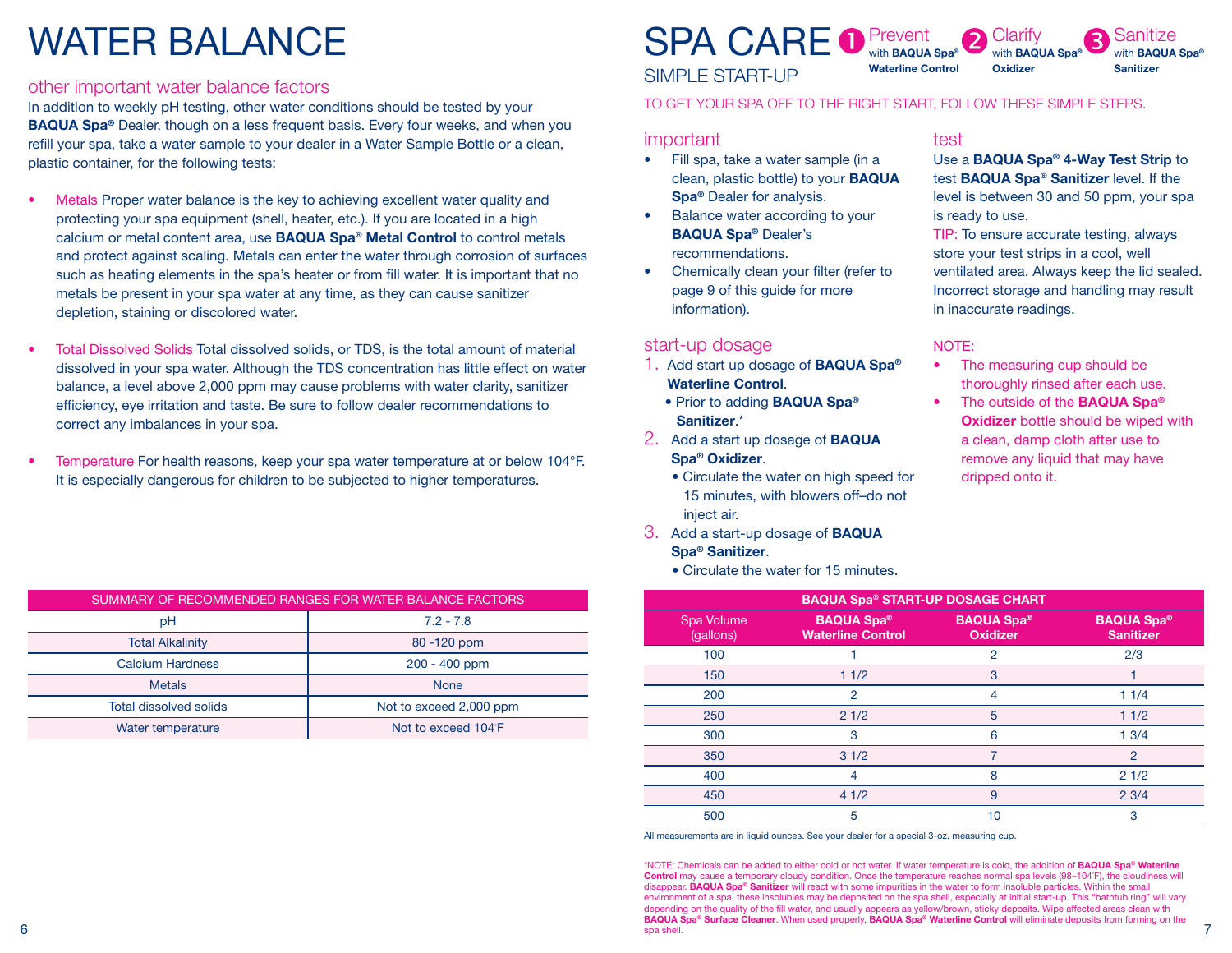#### SPA CARE <sup>D Prevent</sup> WEEKIY MAINTENANCE with BAQUA Spa**®** Waterline Control Clarify with BAQUA Spa**® Oxidizer** Sanitize with BAQUA Spa**®** Sanitizer

A CLEAR, HASSLE-FREE SPA IS EASY IF YOU FOLLOW THIS SIMPLE MAINTENANCE ROUTINE. REFER TO TOP-UP & MAINTENANCE DOSAGE CHART FOR DOSAGE RECOMMENDATIONS ACCORDING TO SPA VOLUME.

#### important

#### Use a BAQUA Spa® 4-Way Test Strip to

test water balance and adjust if necessary† (see page 4).

#### weekly STEP 1.

#### BAQUA Spa® Waterline Control

• Add a maintenance dosage – refer to chart below (Always add Waterline Control prior to adding the BAQUA Spa® Sanitizer).

#### STEP 2.

#### BAQUA Spa® Oxidizer

- Add a maintenance dosage according to usage rate (refer to dosage chart below).
- Circulate on high speed for 15 minutes with blowers off.

### STEP 3.

#### BAQUA Spa® Sanitizer

- Check weekly and if needed top up if 30 ppm or below.
- The level should be maintained between 30 and 50 ppm. Top-up according to the BAQUA Spa® Top-Up & Maintenance Dosage Chart below.

<sup>†</sup>If using an ozonator, test your **BAQUA Spa® Sanitizer** level every four days and top-up as necessary to maintain a level of 30–50 ppm.

TIP: To ensure accurate testing, always store your test strips in a cool, well ventilated area. Always keep the lid sealed. Incorrect storage and handling may result in inaccurate readings.

Test sanitizer weekly and only add if needed. DO NOT OVERDOSE.

### BAQUA SPA® TOP-UP & MAINTENANCE DOSAGE CHART

|                         | <b>WEEKLY/MAINTENANCE</b>                               | <b>TEST &amp; ADD AS NEEDED</b>                            |                                                   |                                                                      |                                                                         |
|-------------------------|---------------------------------------------------------|------------------------------------------------------------|---------------------------------------------------|----------------------------------------------------------------------|-------------------------------------------------------------------------|
| Spa Volume<br>(gallons) | <b>BAQUA Spa®</b><br><b>Waterline</b><br><b>Control</b> | <b>BAQUA Spa®</b><br><b>Oxidizer</b><br><b>Regular Use</b> | <b>BAQUA Spa®</b><br><b>Oxidizer</b><br>High Use* | <b>BAQUA Spa®</b><br><b>Sanitizer</b><br>(If level is<br>$16-30ppm)$ | <b>BAQUA Spa®</b><br><b>Sanitizer</b><br>(If level is<br>$0-15$ ppm $)$ |
| 100                     | 1/2                                                     |                                                            | $\overline{2}$                                    | 1/3                                                                  | 2/3                                                                     |
| 150                     | 3/4                                                     | 11/2                                                       | 3                                                 | 1/2                                                                  |                                                                         |
| 200                     |                                                         | 2                                                          | $\overline{4}$                                    | 2/3                                                                  | 11/4                                                                    |
| 250                     | 11/4                                                    | 21/2                                                       | 5                                                 |                                                                      | 11/2                                                                    |
| 300                     | 11/2                                                    | 3                                                          | 6                                                 |                                                                      | 13/4                                                                    |
| 350                     | 13/4                                                    | 31/2                                                       | 7                                                 | 11/3                                                                 | 2                                                                       |
| 400                     | $\overline{2}$                                          | $\overline{4}$                                             | 8                                                 | 11/3                                                                 | 21/2                                                                    |
| 450                     | 21/4                                                    | 41/2                                                       | 9                                                 | 11/2                                                                 | 23/4                                                                    |
| 500                     | 21/2                                                    | 5                                                          | 10                                                | 11/2                                                                 | 3                                                                       |

All measurements are in liquid ounces.

\*If spa is used three or more times per week, use the high-use dosage rate for Oxidizer.

### SPA CARE HOUSEKEEPING

#### cover

Speak with your authorized **BAQUA Spa®** Dealer for suggestions and tips on keeping your cover clean.

#### water changing guidelines

Although BAQUA Spa® Sanitizer is persistent at controlling bacteria, and longer lasting than bromine-or chlorine-based systems, it's important to remember that a spa is a small body of water. Continual use means bathers will deposit large amounts of dirt, perspiration, body oils, deodorant, makeup and other contaminants into a relatively small volume of water. We recommend changing your spa water every 60–90 days or whenever an extreme water quality problem develops. After draining, clean the empty spa shell thoroughly with **BAQUA Spa® Surface Cleaner.** Rinse thoroughly before refilling. This is also an ideal time to clean your spa cover and filter.

#### shell

Clean your spa shell at the waterline regularly with BAQUA Spa® Surface Cleaner and a Spa Cleaning Pad.

#### filter

Most spas have a cartridge filter. Check your owner's manual for details on how to remove the filter for cleaning. Clean your spa filter every 4 weeks with fastacting BAQUA Spa® Spray & Rinse Filter Cleaner. Then every time you drain your spa, give your filter a deep cleaning with BAQUA Spa® Filter Cleaner. Follow label directions on each product. Regular filter cleaning is an important step in your spa care routine and plays a key role in keeping your spa water clear all year long.

#### why you should clean your spa filter.

A filter that's operating properly keeps the water clear by trapping the hair, oils and cosmetics that wash off when people use the spa. When the filter is dirty this debris stays in the water.

- Regular attention to your filter will result in:
- better circulation in your spa.
- effective distribution of chemicals,
- less opportunity for corrosion and scaling.

All in all, the result will be improved water clarity and that's what spa owners strive for all year long – so remember to give your filter a little TLC this year.

NOTE: Do not use filter cleaners that are recommended for pools. Always use a BAQUA Spa® recommended filter cleaner.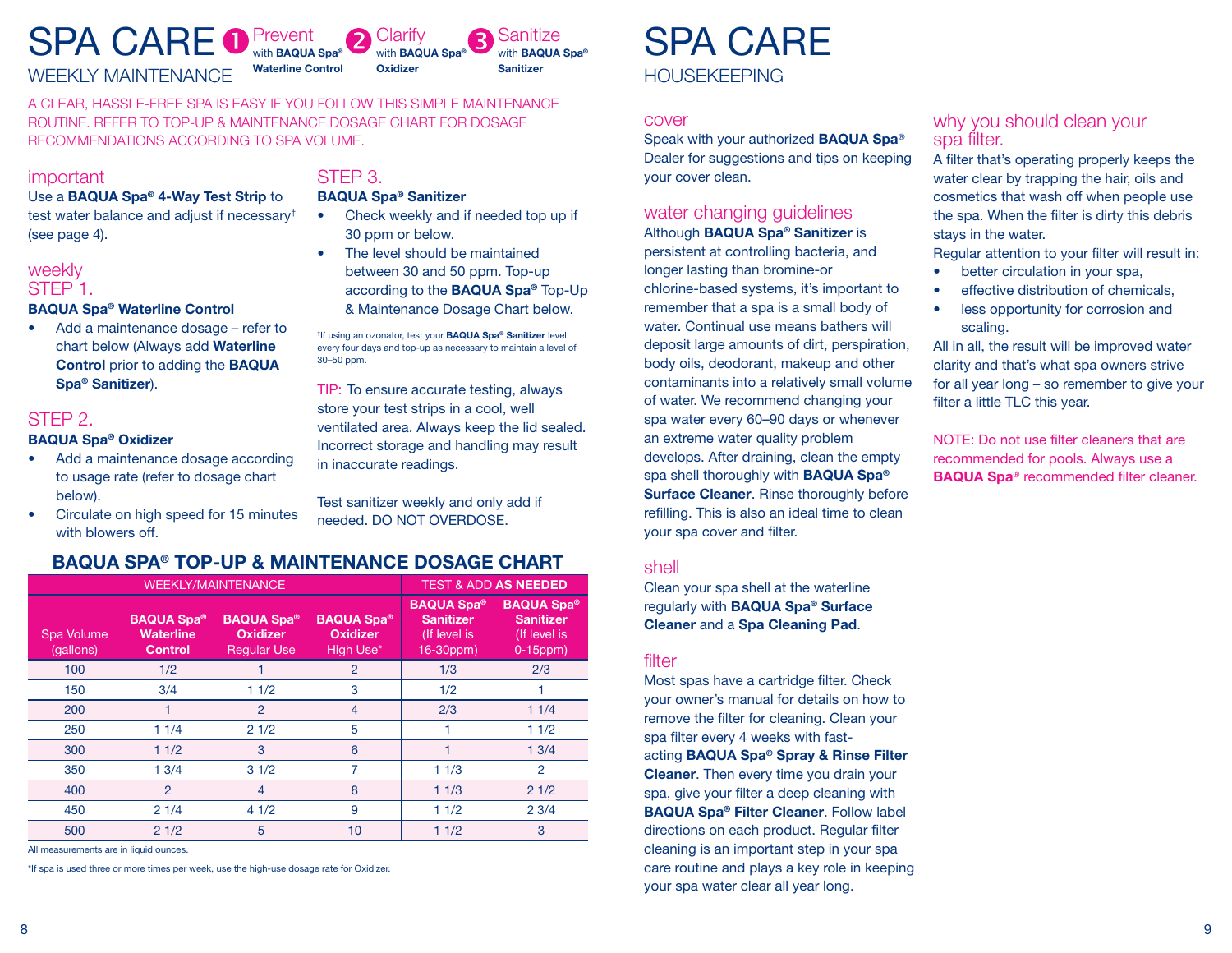# BAQUA SPA**®** PRODUCTS

#### BAQUA Spa® 3-Part Pack

Combines all 3 System Products in one convenient package.

#### BAQUA Spa® Sanitizer

The principal ingredient in the **BAQUA Spa®** Water Care System. A bromine-free, chlorine-free liquid sanitizer that provides effective control of bacteria. It stores indefinitely, is highly stable at elevated temperatures, and lasts longer than bromine.

#### BAQUA Spa® Oxidizer

A liquid oxidizer consisting of specially stabilized hydrogen peroxide. Keeps spa water sparkling clear by oxidizing organic compounds.

#### BAQUA Spa® Waterline Control

A unique, patented formula that prevents formation of waterline deposits on the spa shell.

#### BAQUA Spa® 4-Way Test Strips

Water test strips for testing the level of **BAQUA Spa® Sanitizer with Stain & Scale** Control, Hardness, Total Alkalinity and pH.

#### BAQUA Spa® Foam Disperser With Vitamin E

A highly concentrated liquid specially formulated to reduce foam in spas. Also contains vitamin E to condition spa water and promote a skin-soothing spa experience.

#### BAQUA Spa® Filter Cleaner

A concentrated liquid cleaner that removes deposits from filter cartridges. Provides powerful citrus cleaning action and a pleasant lemon scent.

#### BAQUA Spa® Spray & Rinse Filter Cleaner

Immediate action spray & rinse formula contains a colored blue dye for quick coverage indication. Removes grease, minerals and scale from cartridge filter elements in five minutes. Eliminates the leading cause of cloudy water.

#### BAQUA Spa® Metal Control

A liquid metal control agent used to deactivate metals that can affect water clarity and filtration.

#### BAQUA Spa® Surface Cleaner

A highly concentrated gel which removes dirt, oils, stains, etc. at the waterline. Effectively removes "bathtub ring" from spa shells. Safely cleans all types of spa shells.

#### BAQUA Spa® Water Clarifier

A liquid that restores water clarity by assisting the filter in removing tiny particles that can cause clouding.

#### BAQUA Spa® Spa Shield Clarifier

Unique biodegradable formula cleans cloudy water by digesting oils, lotions and organics. The natural enzyme also removes organics that cause scumline build-up, odors and clog filters.

#### BAQUA Spa® Calcium Hardness Increaser

Raises spa water to the recommended level of calcium hardness.

#### BAQUA Spa® pH Increaser With Mineral Salts

Raises spa water pH levels. Contains mineral salts for a soothing spa experience.

#### BAQUA Spa® pH Decreaser With Mineral Salts

Lowers spa water Total Alkalinity and pH levels. Contains mineral salts for a soothing spa experience.

#### BAQUA Spa® Total Alkalinity Increaser

Raises spa water Total Alkalinity levels.

#### BAQUA Spa® Sample Kit

The main components of the **BAQUA Spa®** Water Care System in convenient "trial" sizes. Enough product to treat and maintain the average-size spa for approximately 30 days. Includes free "how to" spa care guide.

#### Spa Cleaning Pads

Handled cleaning pads to be used with **BAQUA Spa® Surface Cleaner**.

#### Now with Aqua Enhancers

And now the benefits of **BAQUA Spa®** are even more appealing with the addition of Aqua Enhancers unique additives to several products in the line that condition water to promote a truly skin-soothing spa experience.

### SPA SAFETY

YOUR SPA WILL GIVE YOU YEARS OF ENJOYMENT, YET LIKE ANY WATER RECREATION. THERE ARE CERTAIN PRECAUTIONS WHICH MUST BE FOLLOWED TO MINIMIZE THE RISK OF INJURY.

#### tips for safe, healthy spa use

Proper Ventilation: If spas are inadequately ventilated, some users may experience slight throat irritation. Indoor spas should be adequately ventilated naturally or mechanically (i.e., an exhaust fan). If symptoms develop, take appropriate

action to improve the ventilation of the area (open windows, install exhaust fan, etc.) and/or see your local **BAQUA Spa®** dealer.

Temperature: Keep your spa water temperature no higher than 104°F. Temperatures higher than this can place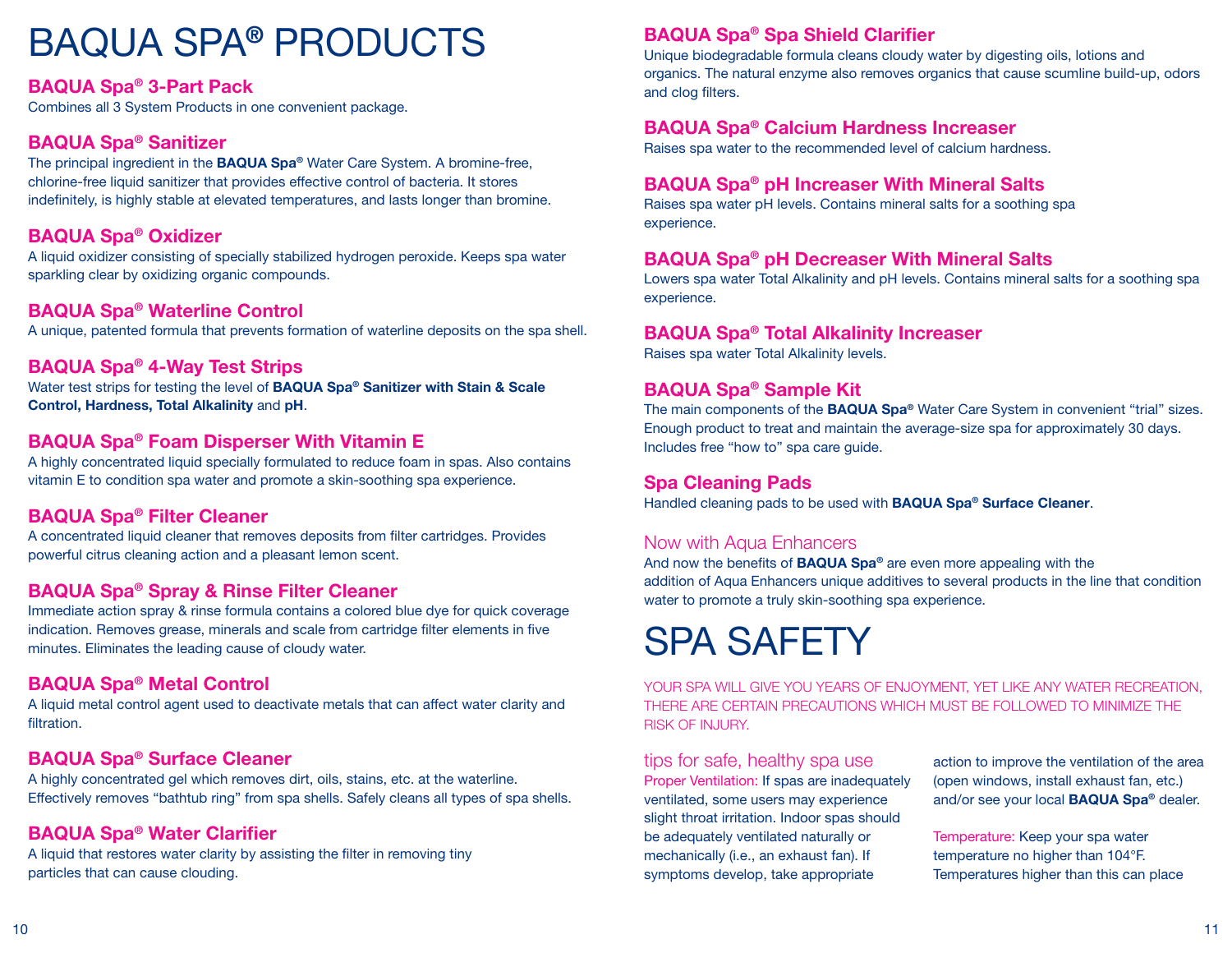Medical Conditions: Persons with diabetes, high blood pressure, heart disease or other cardiovascular conditions should consult their physician before using a spa.

Shower First: To reduce the likelihood of contaminating spa water and to minimize health risks, always shower with soap and water prior to use.

Infection Spreading: Persons with open sores or any type of infection should not use the spa. Hot water is an ideal environment for spreading infection, especially if sanitizer levels are not properly maintained.

Soak Time: Limit spa use to no more than 15 minutes at a time.

Restrict Alcohol Use and Medications: Never drink alcoholic beverages before or during spa use. Alcohol can make you drowsy and lead to drowning. People taking medication should consult their physician before soaking in a spa.

Child Safety: Children should not be permitted to use the spa without adult supervision.

Pregnancy: Women who are pregnant should consult their physician before using a spa.

Long Hair: Always tie long hair back to keep it away from the filter intake and drain.

Slips and Spills: Handrails and non-slip surfaces will help to minimize the risk of slipping and falling.

Electrical Appliances: Never use any electrical devices while using a spa.

Severe Weather: Do not operate or soak in a spa during severe weather conditions (i.e., electrical storms, tornadoes, etc.).

#### handling chemicals

- Never mix chemicals together. The result could be fire, explosion or release of dangerous gas.
- Most spa chemicals are harmful if swallowed —many can injure skin and eyes.

#### KEEP OUT OF REACH OF CHILDREN

- Always store chemicals in a cool, dry, well-ventilated place. Chemicals must be kept in their original containers. They must never be stored next to a heat source or open flame. Do not store in car trunk, or next to other chemicals — especially fertilizers and insecticides.
- Always add the chemical to the water, never the water to the chemical. Keep containers closed to seal out water or contamination.
- Always use clean, dry equipment when handling, transferring or measuring chemicals.
- Always follow label instructions for any chemical spills.
- Know the first aid instructions for all the chemicals you use. Keep emergency medical and poison control numbers handy. In case of emergency, call the poison control center nearest you or call 1-800-654-6911.
- Don't smoke and handle chemicals.
- Some of the fumes are explosive.
- Keep concentrated chemicals away from lawn and plantings.
- Always make sure containers are tightly resealed immediately after use.
- Always wear the proper protective equipment (rubber gloves, safety goggles, etc.) when handling chemicals.

# BAQUA SPA® 4-Way Test Strips

#### four tests in one

BAQUA Spa® 4-Way Test Strips are a quick and easy way to check your spa water's BAQUA Spa® Sanitizer, Calcium Hardness, Total Alkalinity and pH levels. Each of the four pads on the test strip checks for a different water condition.

#### tips for best results

- Always dry your hands before removing test strips from the bottle.
- Replace and tighten the lid immediately after removing a strip to help keep the rest fresh.
- Store the strips in a cool, dry place.
- Leave the packet of drying agent in the bottle.



#### how to use **BAQUA Spa®4-Way Test Strips**



#### step 1-

Remove **BAQUA Spa® 4-Way Test Strip** from the bottle and replace cap tightly. Dip the strip into your spa for one second and remove.

Important: Do not "swish" the strip back and forth, as this will affect the accuracy of the test.

#### step 2-

Hold the strip level, pad side up, for 15 seconds. Do not shake excess water from the test strip.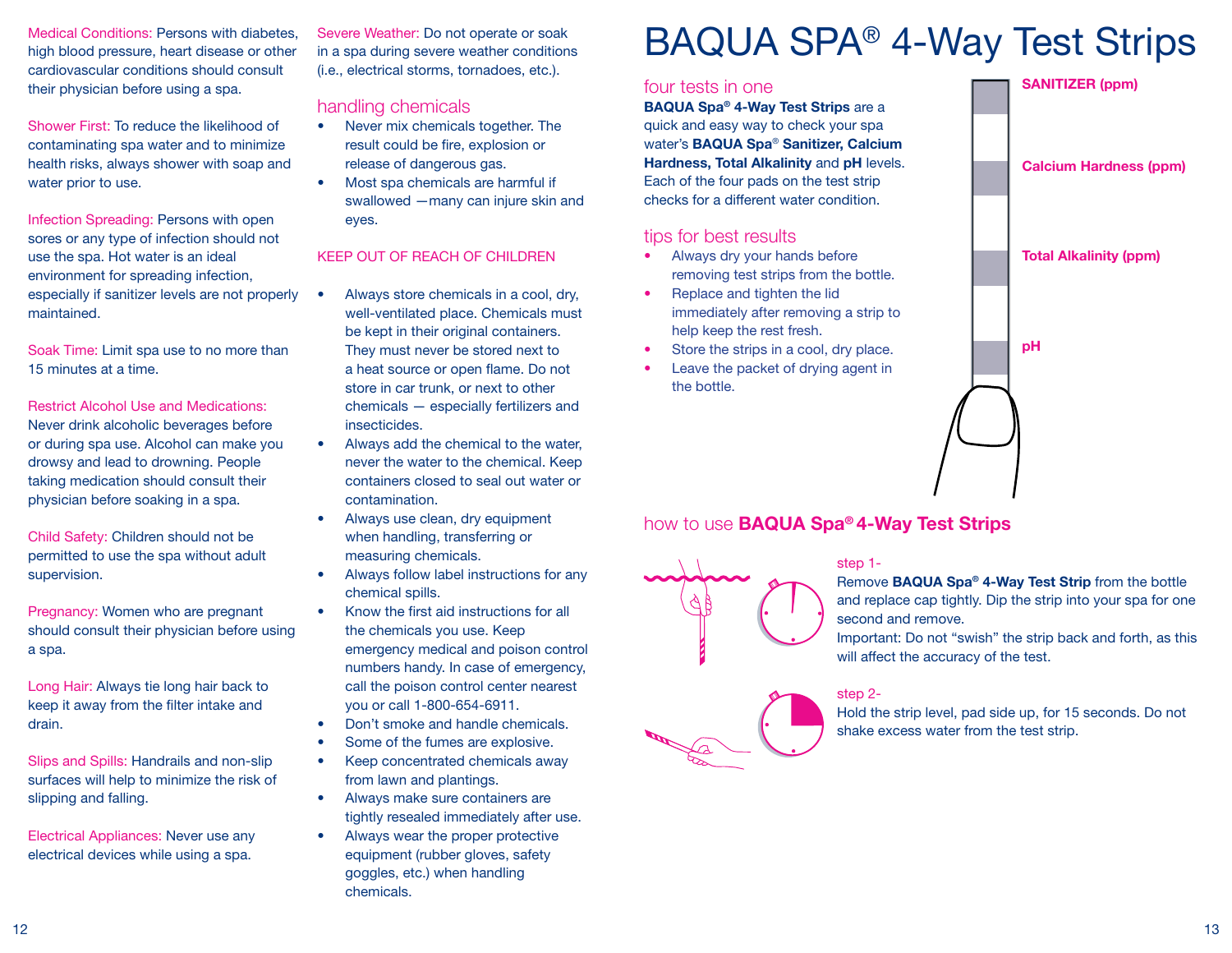

step 3-

Compare the BAQUA Spa® Sanitizer, Calcium Hardness, Total Alkalinity and pH pads to the corresponding color blocks on the BAQUA Spa® 4-Way Test Strip bottle. The color chart will tell you whether or not your BAQUA Spa® Sanitizer, Calcium Hardness, Total Alkalinity and pH are at the appropriate levels. If not, refer to the appropriate section in this guide for instructions on how to bring your levels within the proper ranges. This Spa Maintenance Log on page 16 is for you to record the results of your tests.

# SPA SOLUTION CENTER

The chlorine-free **BAQUA Spa®** Water Care System was developed to give you a clear, sparkling spa all year round. Even so, problems can occur. Below we have highlighted the most common spa problems. If you do need additional help maintaining your spa, however, please contact your Authorized **BAQUA Spa®** Dealer. They are experienced professionals who are trained to help you get the most out of your spa, and the **BAQUA** Spa® Water Care System.

| <b>PROBLEM</b>                                    | <b>CAUSE</b>                                                              | <b>SOLUTION</b>                                                                                                            |  |
|---------------------------------------------------|---------------------------------------------------------------------------|----------------------------------------------------------------------------------------------------------------------------|--|
| Calcium deposits<br>on spa shell rough<br>surface | Water not in balance.                                                     | Test water balance and adjust if<br>necessary. Clean with <b>BAQUA Spa®</b><br><b>Surface Cleaner.</b>                     |  |
|                                                   | Water not in balance.                                                     | Test water balance and adjust if<br>necessary.                                                                             |  |
| Cloudy water                                      | Dirty or damaged filter.                                                  | Clean or change filter cartridge*.                                                                                         |  |
|                                                   | Low BAQUA Spa <sup>®</sup> Sanitizer level.                               | Test <b>BAQUA Spa<sup>®</sup> Sanitizer</b> level<br>and adjust if necessary.                                              |  |
|                                                   | Addition of incompatible chemicals.                                       | Drain spa and refill.                                                                                                      |  |
|                                                   | Build-up of body oils, impurities.                                        | Add <b>BAQUA Spa<sup>®</sup> Oxidizer</b> and<br><b>BAQUA Spa<sup>®</sup> Spa Shield Clarifier to</b><br>prevent build up. |  |
| <b>Colored water</b>                              | Copper or iron metals in spa due to<br>fill water or corrosion of heater. | Add <b>BAQUA Spa<sup>®</sup> Metal</b><br>Control.                                                                         |  |
|                                                   | Total alkalinity, pH are low.                                             | Test water balance and adjust if<br>necessary.                                                                             |  |

PROBLEM CAUSE CAUSE CAUSE SOLUTION Eye and skin irritation Water not in balance. Test water balance and adjust if necessary. Inadequate BAQUA Spa® Sanitizer Control level. Adjust sanitizer level. Build-up of body oils, impurities. Add **BAQUA Spa® Oxidizer.** Addition of incompatible chemicals. Drain spa and refill. Clean or change filter. Throat irritation Associated with aeration of spa. Test water balance and adjust if necessary. Add maintenance dose of BAQUA Spa® Waterline Control. Improve ventilation of indoor spa. Adjust calcium hardness to above 300 ppm. Excessive foam Low Calcium hardness. Test water balance and adjust if necessary. Addition of incompatible chemicals. Drain spa and refill. Build-up of body oils, impurities. Add **BAQUA Spa® Oxidizer.** Old water. **Drain spa and refill. Odor** Inadequate cleaning of spa cover. Clean the underside of the spa cover. Inadequate cleaning of filter. Chemically clean filter with **BAQUA** Spa® Filter Cleaner\*. Inadequate cleaning of spa shell. Clean spa shell with **BAQUA Spa®** Surface Cleaner. Inadequate ventilation. Improve ventilation of indoor spa. Addition of incompatible chemicals. Drain spa and refill. Insufficient oxidation. Add BAQUA Spa® Oxidizer. Sticky waterline deposits Not using **BAQUA Spa<sup>®</sup> Waterline** Control. Use maintenance dose of BAQUA Spa® Waterline Control weekly. Clean with BAQUA Spa® Surface Cleaner. Water not in balance. Test water balance and adjust if necessary. Clean with BAQUA Spa® Surface Cleaner. Build-up of body oils, impurities. Add **BAQUA Spa<sup>®</sup> Oxidizer** and BAQUA Spa® Spa Shield Clarifier to prevent build up. Clean with BAQUA Spa® Surface Cleaner. High sanitizer consumption Metals present in water. Add remedial dose of **BAQUA Spa**® Metal Control. Metal present in water Water not in balance and corrosive metals in fill water. Add BAQUA Spa® Metal Control.

NOTE: Most water chemistry problems can be resolved by the recommended solutions above. Extreme chemical conditions may warrant draining and refilling the spa. Stains or calcium deposits on the spa may require attention prior to refilling.

\*A degreaser/TSP (tri sodium phosphate) should not be used during the filter cleaning process as products containing phosphates are incompatible with the BAQUA Spa® Sanitizer.

14 are modification with the brack oper cannable. (and the contract). \*A degreaser/TSP (tri sodium phosphate) should not be used during the filter cleaning process as products containing phosphates are incompatible with the **BAQUA Spa® Sanitizer**.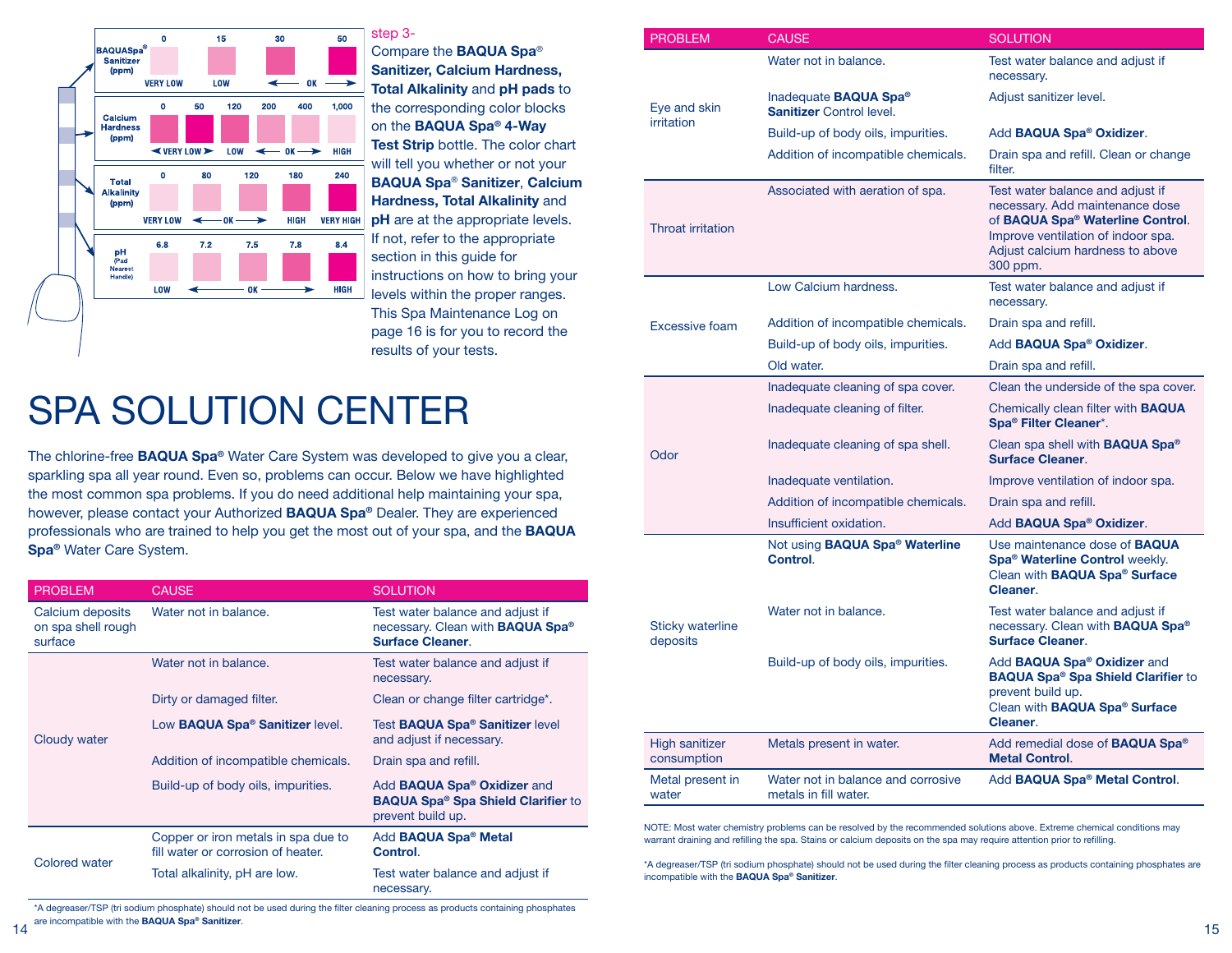### SPA MAINTENANCE LOG

|                | Date<br><b>Tested</b> | <b>BAQUA</b><br>Spa <sup>®</sup><br><b>Sanitizer</b><br>test reading<br>(Top-up to<br>50 ppm if at<br>or below<br>30 ppm) | <b>BAQUA</b><br>$Spa^{\circledcirc}$<br><b>Sanitizer</b><br>dosage<br>(Amount<br>added) | pH reading<br>(between<br>$7.\overline{2}$ and $7.\overline{8}$ )<br>after<br>adjusting<br>with<br><b>BAQUA</b><br>Spa <sup>®</sup><br><b>Balance</b><br><b>Chemicals</b> | <b>BAQUA</b><br>Spa <sup>®</sup><br><b>Oxidizer</b><br>(Amount<br>added) | <b>BAQUA</b><br>$Spa^{\circledcirc}$<br><b>Waterline</b><br><b>Control</b><br>(Amount<br>added) | <b>Notes</b> |
|----------------|-----------------------|---------------------------------------------------------------------------------------------------------------------------|-----------------------------------------------------------------------------------------|---------------------------------------------------------------------------------------------------------------------------------------------------------------------------|--------------------------------------------------------------------------|-------------------------------------------------------------------------------------------------|--------------|
| 1              |                       |                                                                                                                           |                                                                                         |                                                                                                                                                                           |                                                                          |                                                                                                 |              |
| $\overline{c}$ |                       |                                                                                                                           |                                                                                         |                                                                                                                                                                           |                                                                          |                                                                                                 |              |
| 3              |                       |                                                                                                                           |                                                                                         |                                                                                                                                                                           |                                                                          |                                                                                                 |              |
| 4              |                       |                                                                                                                           |                                                                                         |                                                                                                                                                                           |                                                                          |                                                                                                 |              |
| 5              |                       |                                                                                                                           |                                                                                         |                                                                                                                                                                           |                                                                          |                                                                                                 |              |
| 6              |                       |                                                                                                                           |                                                                                         |                                                                                                                                                                           |                                                                          |                                                                                                 |              |
| $\overline{7}$ |                       |                                                                                                                           |                                                                                         |                                                                                                                                                                           |                                                                          |                                                                                                 |              |
| 8              |                       |                                                                                                                           |                                                                                         |                                                                                                                                                                           |                                                                          |                                                                                                 |              |
| 9              |                       |                                                                                                                           |                                                                                         |                                                                                                                                                                           |                                                                          |                                                                                                 |              |
| 10             |                       |                                                                                                                           |                                                                                         |                                                                                                                                                                           |                                                                          |                                                                                                 |              |
| 11             |                       |                                                                                                                           |                                                                                         |                                                                                                                                                                           |                                                                          |                                                                                                 |              |
| 12             |                       |                                                                                                                           |                                                                                         |                                                                                                                                                                           |                                                                          |                                                                                                 |              |
| 13             |                       |                                                                                                                           |                                                                                         |                                                                                                                                                                           |                                                                          |                                                                                                 |              |
| 14             |                       |                                                                                                                           |                                                                                         |                                                                                                                                                                           |                                                                          |                                                                                                 |              |
| 15             |                       |                                                                                                                           |                                                                                         |                                                                                                                                                                           |                                                                          |                                                                                                 |              |
| 16             |                       |                                                                                                                           |                                                                                         |                                                                                                                                                                           |                                                                          |                                                                                                 |              |
| 17             |                       |                                                                                                                           |                                                                                         |                                                                                                                                                                           |                                                                          |                                                                                                 |              |
| 18             |                       |                                                                                                                           |                                                                                         |                                                                                                                                                                           |                                                                          |                                                                                                 |              |
| 19             |                       |                                                                                                                           |                                                                                         |                                                                                                                                                                           |                                                                          |                                                                                                 |              |
| 20             |                       |                                                                                                                           |                                                                                         |                                                                                                                                                                           |                                                                          |                                                                                                 |              |
| 21             |                       |                                                                                                                           |                                                                                         |                                                                                                                                                                           |                                                                          |                                                                                                 |              |
| 22             |                       |                                                                                                                           |                                                                                         |                                                                                                                                                                           |                                                                          |                                                                                                 |              |
| 23             |                       |                                                                                                                           |                                                                                         |                                                                                                                                                                           |                                                                          |                                                                                                 |              |
| 24             |                       |                                                                                                                           |                                                                                         |                                                                                                                                                                           |                                                                          |                                                                                                 |              |
| 25             |                       |                                                                                                                           |                                                                                         |                                                                                                                                                                           |                                                                          |                                                                                                 |              |

Prevent with BAQUA Spa**®** Waterline Control **Clarity** with BAQUA Spa**® Oxidizer** Sanitize with BAQUA Spa**®** Sanitizer

#### BAQUA SPA® START-UP DOSAGE CHART

Please highlight appropriate spa size.

| Spa Volume<br>(gallons) | <b>BAQUA Spa®</b><br><b>Waterline Control</b> | <b>BAQUA Spa®</b><br><b>Oxidizer</b> | <b>BAQUA Spa®</b><br><b>Sanitizer</b> |
|-------------------------|-----------------------------------------------|--------------------------------------|---------------------------------------|
| 100                     |                                               | $\overline{2}$                       | 2/3                                   |
| 150                     | 11/2                                          | 3                                    |                                       |
| 200                     | 2                                             | 4                                    | 11/4                                  |
| 250                     | 21/2                                          | 5                                    | 11/2                                  |
| 300                     | 3                                             | 6                                    | 13/4                                  |
| 350                     | 31/2                                          |                                      | $\mathcal{P}$                         |
| 400                     |                                               | 8                                    | 21/2                                  |
| 450                     | 41/2                                          | 9                                    | 23/4                                  |
| 500                     | 5                                             | 10                                   | 3                                     |

All measurements are in liquid ounces. See your dealer for a special 3-oz. measuring cup.

### BAQUA SPA® TOP-UP & MAINTENANCE DOSAGE CHART

|  | please highlight appropriate spa size. |  |
|--|----------------------------------------|--|
|  |                                        |  |

|                         | <b>WEEKLY/MAINTENANCE</b>                               | <b>TEST &amp; ADD AS NEEDED</b>                            |                                                   |                                                                     |                                                                      |
|-------------------------|---------------------------------------------------------|------------------------------------------------------------|---------------------------------------------------|---------------------------------------------------------------------|----------------------------------------------------------------------|
| Spa Volume<br>(gallons) | <b>BAQUA Spa®</b><br><b>Waterline</b><br><b>Control</b> | <b>BAQUA Spa®</b><br><b>Oxidizer</b><br><b>Regular Use</b> | <b>BAQUA Spa®</b><br><b>Oxidizer</b><br>High Use* | <b>BAQUA Spa®</b><br><b>Sanitizer</b><br>(If level is<br>16-30 ppm) | <b>BAQUA Spa®</b><br><b>Sanitizer</b><br>(If level is<br>$0-15$ ppm) |
| 100                     | 1/2                                                     |                                                            | $\overline{2}$                                    | 1/3                                                                 | 2/3                                                                  |
| 150                     | 3/4                                                     | 11/2                                                       | 3                                                 | 1/2                                                                 |                                                                      |
| 200                     |                                                         | $\mathcal{P}$                                              | $\overline{4}$                                    | 2/3                                                                 | 11/4                                                                 |
| 250                     | 11/4                                                    | 21/2                                                       | 5                                                 |                                                                     | 11/2                                                                 |
| 300                     | 11/2                                                    | 3                                                          | 6                                                 | 1                                                                   | 13/4                                                                 |
| 350                     | 13/4                                                    | 31/2                                                       | 7                                                 | 11/3                                                                | $\overline{2}$                                                       |
| 400                     | $\mathfrak{p}$                                          | 4                                                          | 8                                                 | 11/3                                                                | 21/2                                                                 |
| 450                     | 21/4                                                    | 41/2                                                       | 9                                                 | 11/2                                                                | 23/4                                                                 |
| 500                     | 21/2                                                    | 5                                                          | 10                                                | 11/2                                                                | 3                                                                    |

All measurements are in liquid ounces.

\*If spa is used three or more times per week, use the high-use dosage rate for oxidizer. See your dealer for a special 3-oz. measuring cup.

#### BAQUA SPA® SANITIZER LEVEL



If you're using an ozonator, test your **BAQUA Spa® Sanitizer level every four** days and top-up as necessary.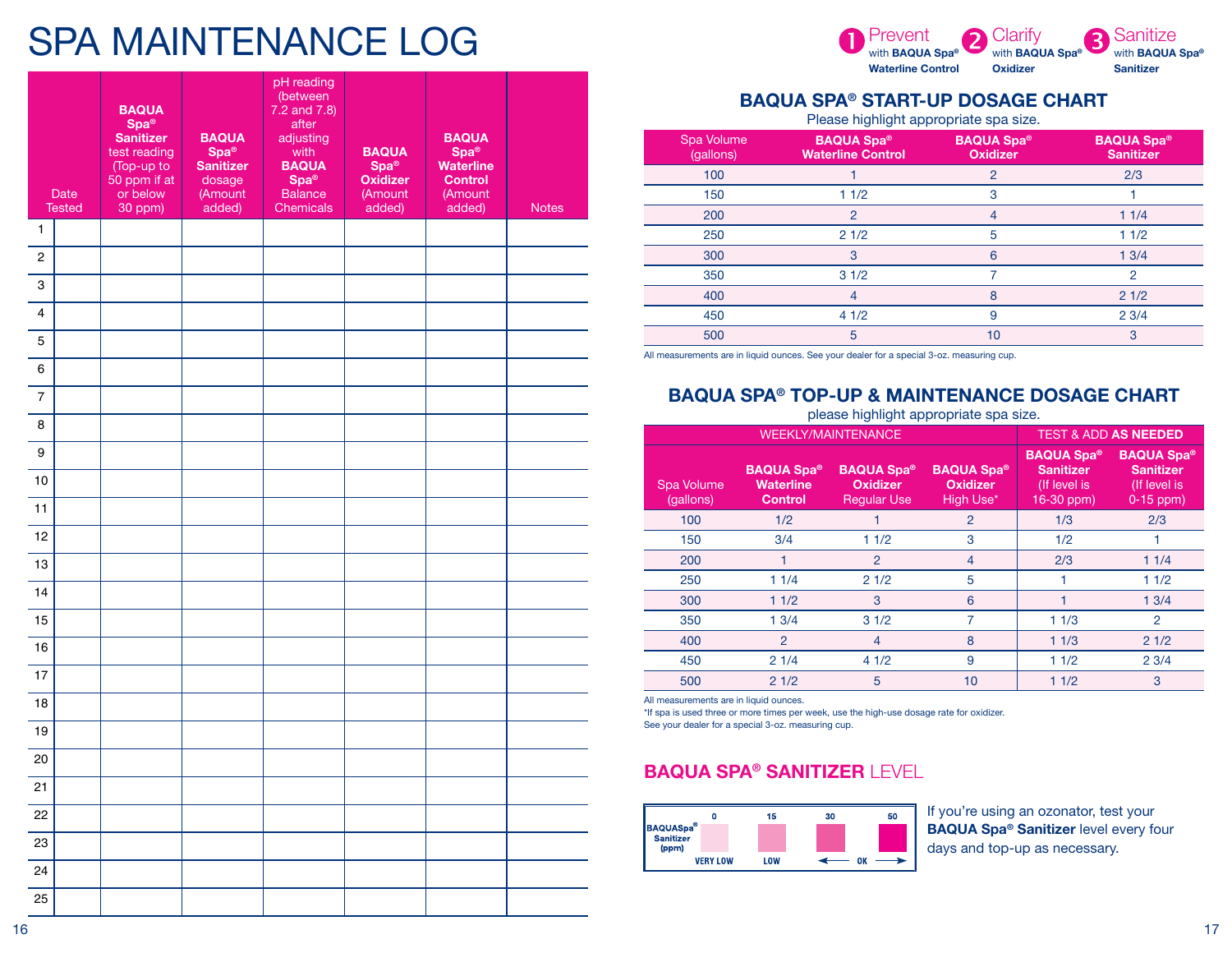### **NOTES**

| $\sim$<br>-                   |
|-------------------------------|
|                               |
|                               |
| $\overline{\phantom{0}}$<br>- |
|                               |
|                               |
| -                             |
|                               |
|                               |